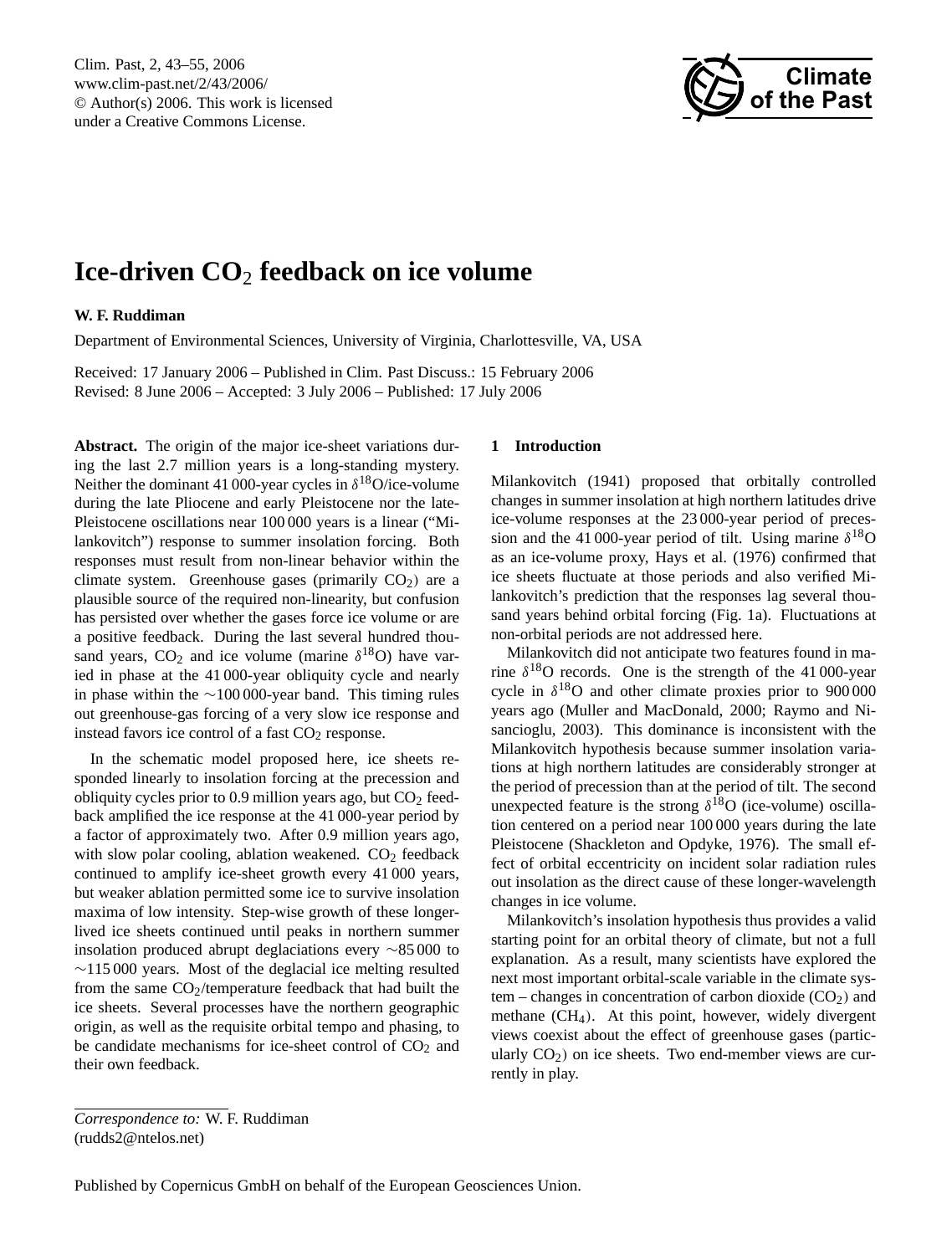

al., 1976). Greenhouse gases could either force ice sheets with the **Fig. 1. (a)** Northern hemisphere summer insolation forces ice sheets with lags of several thousand years (Milankovitch, 1941; Hays et same lag **(b)**, or be driven by ice-sheet variations and provide positive feedback to the ice **(c)**.

One possibility is that  $CO<sub>2</sub>$  forces ice volume (Pisias and Shackleton, 1986; Genthon et al., 1987; Imbrie et al., 1992, 1993; Shackleton, 2000). In this view, changes in  $CO<sub>2</sub>$ "push" the slow-responding ice sheets, which respond with lags of 5000 years or more (Fig. 1b). These lags are analogous to the ice-volume response to changes in insolation (Fig. 1a).

An alternative possibility is that  $CO<sub>2</sub>$  concentrations are controlled by ice volume and act as a fast positive feedback on ice-sheet mass balance (Ruddiman, 2003; see also Clark et al., 1999). In this case, little or no lag should exist between changes in  $CO<sub>2</sub>$  and in ice volume (Fig. 1c). Each increment of ice growth (whether over a millennium or a century) causes greenhouse-gas concentrations to fall, and the reduced gas levels immediately promote further ice growth during that same millennium or century. Once the ice sheets begin to shrink, the greenhouse gas levels rise, promoting further ice melting.

Because both ice sheets and  $CO<sub>2</sub>$  concentrations are parts of the overall response of a highly coupled climate system with complex feedbacks, progress in understanding cause and effect at orbital scales has been difficult. The problem, once summarized by Laurent Labeyrie, is that "Everything is correlated to everything".

One potential clue to the cause-and-effect problem is the relative phasing of the greenhouse gases and ice volume. Do the gas changes precede ice volume and thus force a slow ice



Fig. 2 **Fig. 2.** Phase relationships among insolation, greenhouse gases, and ice-volume at the periods of orbital precession and tilt. **(a)** SPECMAP (Imbrie et al., 1992) inferred that  $CO<sub>2</sub>$  forces ice volume as part of a chain of responses to orbital insolation. **(b)** Tuning of gas records in Vostok ice (Ruddiman and Raymo, 2003; Shackleton, 2000) indicates that  $CO<sub>2</sub>$  and  $CH<sub>4</sub>$  combine with insolation to force ice volume at 23 000 years, but act as ice-driven feedbacks at 41 000 years.

response (Fig. 1b)? Or do they respond in phase with the ice and thus act as a "fast feedback" (Fig. 1c)?

# **2 CO**<sup>2</sup> **and ice volume at the obliquity and precession cycles**

The SPECMAP group (Imbrie et al., 1992, 1993) presented a comprehensive hypothesis on the role of greenhouse gases in orbital climatic change. At a time when Vostok drilling had not recovered enough ice to constrain the timing of long-term  $CO<sub>2</sub>$  variations, SPECMAP attempted to use geochemical proxies for this purpose. At the periods of orbital precession and tilt, SPECMAP proposed that changes in summer insolation at high northern latitudes initiate a complex chain of responses that are transferred south via deep-water flow. Subsequent changes in the south-polar region then produce  $CO<sub>2</sub>$ variations that ultimately drive the slow-responding northern ice sheets (Fig. 2a) [SPECMAP did not consider the role of methane.].

Once the actual  $CO<sub>2</sub>$  record preserved in Vostok ice air bubbles became available (Petit et al., 1999), Shackleton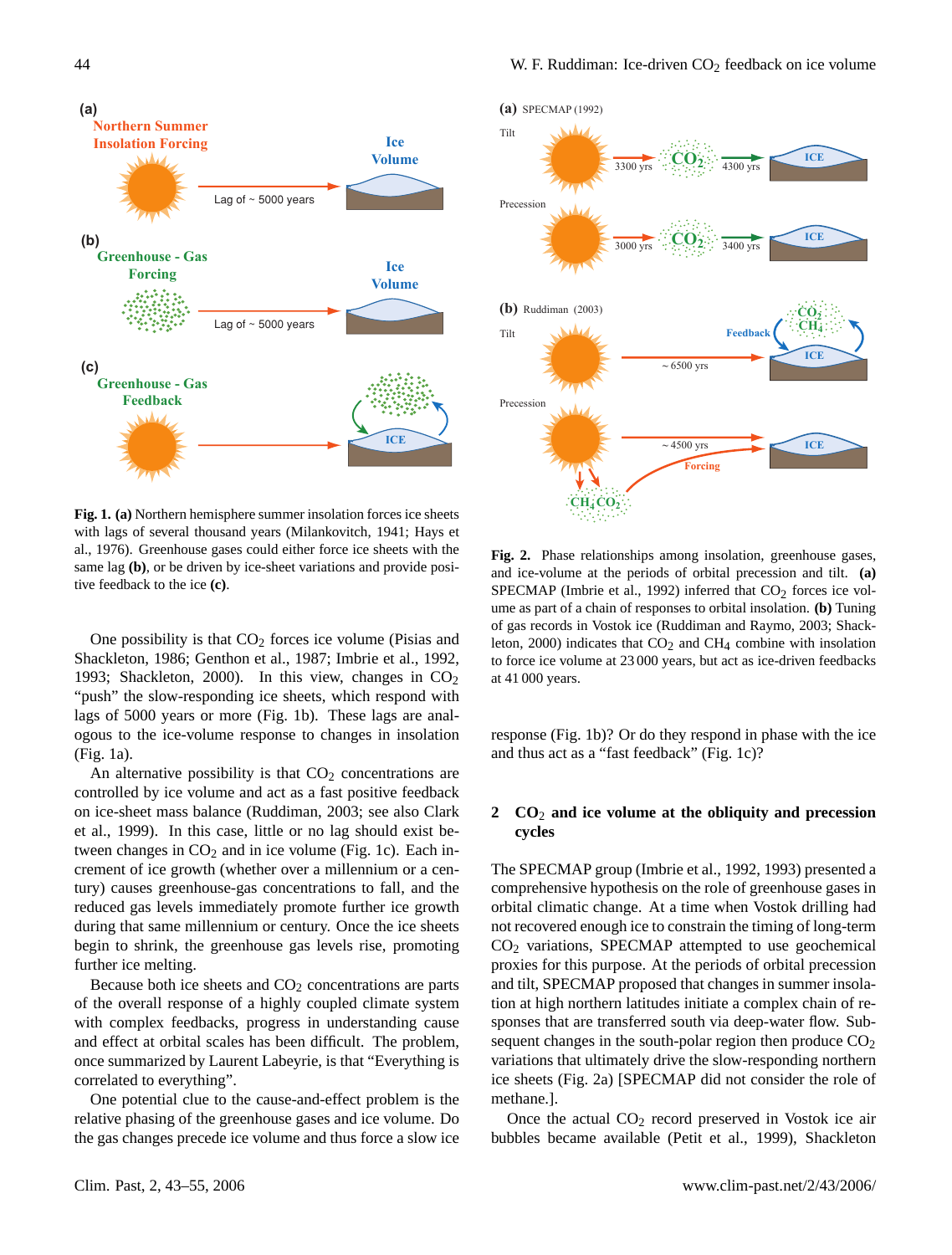(2000) created a gas time by tuning the precession component of  $\delta^{18}O_{air}$  to an insolation target signal with a September phase. Subsequently, Ruddiman and Raymo (2003) developed an independent gas time scale by tuning the precession component of the CH<sup>4</sup> signal to an insolation target with mid-July (summer monsoon) phasing. These two time scales yielded average phases for the obliquity and precession components of the  $CO<sub>2</sub>$  variations that agreed to within less than 100 years (see also Bender, 2002).

At the 23 000-year precession period, both CH<sub>4</sub> and  $CO<sub>2</sub>$ have phases on or close to that of northern mid-summer insolation (Fig. 2b). For methane, this timing is supported by the match between the CH<sup>4</sup> peak 10 500 years ago in annually layered Greenland ice (Blunier et al., 1995) and the age of the most recent July insolation maximum. It is also consistent with mid-summer (July) forcing of monsoon maxima that create methane-generating wetlands in southern Asia (Kutzbach, 1981; Prell and Kutzbach, 1992; Yuan et al., 2004). The phase of  $CO<sub>2</sub>$  at the 23 000-year period falls less than 1000 years after that of July insolation. These early phases for both methane and  $CO<sub>2</sub>$  indicate that the two greenhouse gases (along with summer insolation) act as sources of forcing of ice volume at the 23 000-year period (Ruddiman, 2003).

In contrast, both methane and  $CO<sub>2</sub>$  vary in phase with  $\delta^{18}$ O/ice volume at the 41 000-year period of obliquity (Fig. 2b). This in-phase behavior rules out greenhouse-gas forcing of a slow (lagged) ice response. Instead, the ice sheets must drive fast gas responses with little or no lag. These ice-driven gas variations then provide positive feedback to both the growth and melting of ice sheets at 41 000 years. The reason for the different behavior of  $CO<sub>2</sub>$  and  $CH<sub>4</sub>$ at the precession and obliquity cycles is beyond the scope of this paper.

For the most recent glacial-interglacial oscillation,  $\delta^{18}O$ changes (Fig. 3) are linked to changes in ice volume by sealevel constraints from coral reefs (Chappell and Shackleton, 1986; Bard et al., 1990). Sea level can be converted to ice volume and to changes in  $\delta^{18}$ O by assuming 10 m of change per 0.11‰ of  $\delta^{18}O$  shift (Fairbanks and Mathews, 1978). By this measure, ice volume accounts for well over half of the  $\delta^{18}$ O change on the major  $\delta^{18}$ O transitions: 50–70% of terminations II (the stage  $6/5 \delta^{18}$ O boundary) and I (the stage 2/1 boundary); 50–60% of the substage 5.5/5.4  $\delta^{18}$ O transition; 100% of the substage 5.4/5.3 boundary, ∼70% of the stage 5/4 transition, and ∼65% of the stage 3/2 boundary.

The  $\delta^{18}$ O trends in Fig. 3 are consistent with the results from spectral analysis. The maxima at marine isotopic stages 4 and 2 are manifestations of the 41 000-year cycle. Both occur several thousand years after insolation minima at the obliquity cycle, consistent with a forced (and lagged) icevolume response (Imbrie et al., 1992). The coincident  $CO<sub>2</sub>$ minima at these times indicate that  $CO<sub>2</sub>$  acted as an in-phase feedback at the obliquity cycle, amplifying the size of these ice-volume maxima without altering their phase.



Fig. 3. Comparison of normalized SPECMAP  $\delta^{18}$ O record (Imbrie et al., 1984) against Vostok  $CO<sub>2</sub>$  and  $CH<sub>4</sub>$  signals according to the GT4 time scale of Petit et al. (1999). The SPECMAP time scale is shifted to older ages by 2000 years.

In contrast, evidence of greenhouse-gas forcing of ice volume is present during isotopic stage 5, when insolation changes at the 23 000-year precession cycle were largest. At that time, large methane variations (of ∼250 ppb) clearly led  $\delta^{18}$ O by several thousand years, indicating that methane changes forced a lagged ice-volume response. Hints of a similar lead appear near isotopic substages 5.5 and 5.1 in the noisier, lower-resolution  $CO<sub>2</sub>$  signal.

Because the 41 000-year signal is roughly twice as strong as that at  $23000$  years in the signals of both  $CO<sub>2</sub>$  (Petit et al., 1999) and  $\delta^{18}O$  (Imbrie et al., 1984, 1992), the feedback role for  $CO<sub>2</sub>$  outweighs the ice-forcing role in the combined effects of these two periods.

# **3 Conceptual model: 41 000-year cycles of ice volume from 2.7 to 0.9 million years ago**

The above observations can be applied to the early regime of Northern Hemisphere glaciation. Near 2.75 million years ago, north polar latitudes cooled to the point that reduced summer insolation periodically allowed moderately large ice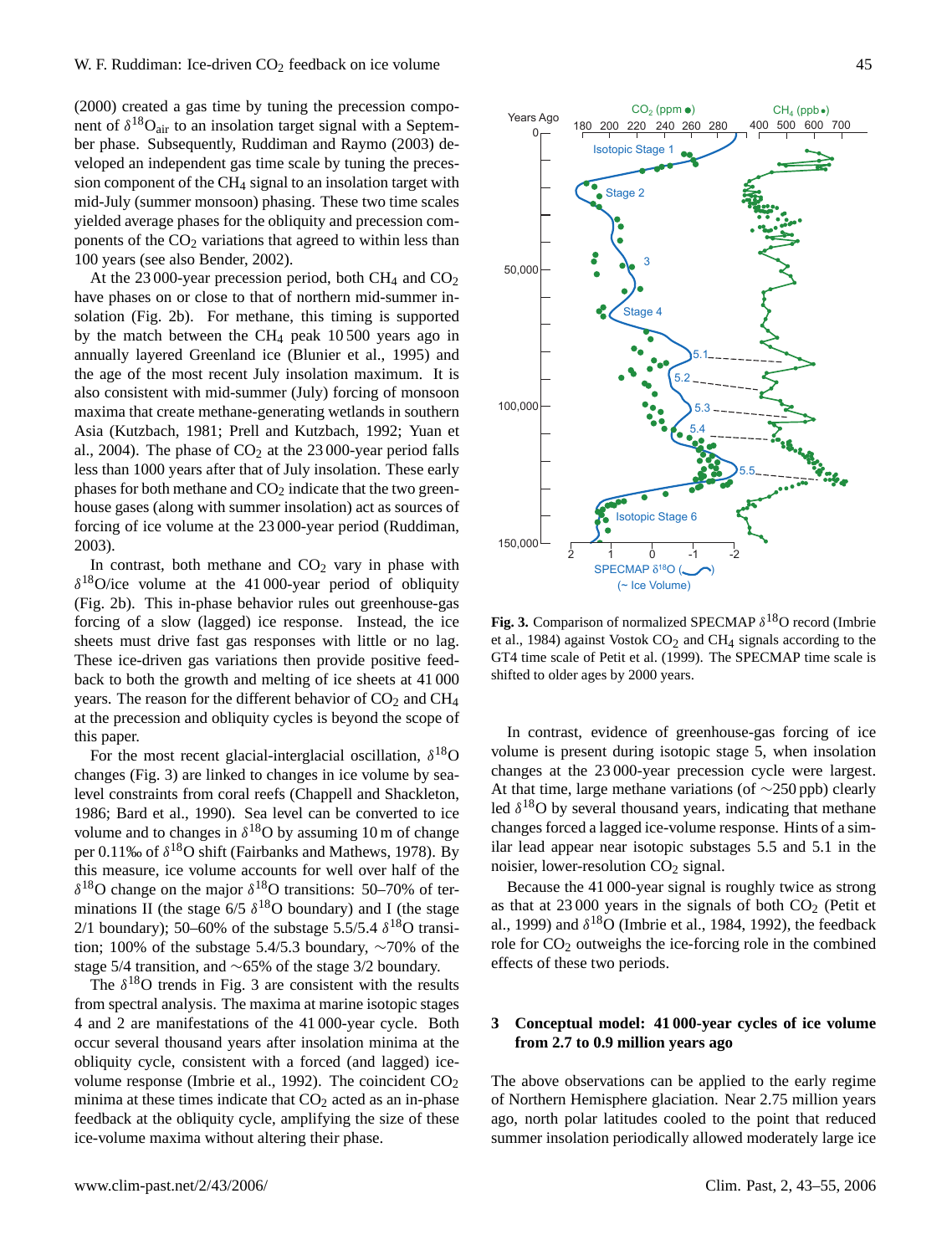

forcing of ice volume at the tilt cycle is 40% of that at the precession Fig. 4. Schematic model of CO<sub>2</sub> feedback on ice volume in the 41 K world prior to 0.9 million years ago. Summer insolation at 65◦ N forces ice volume at the precession cycle. Summer insolation cycle. The greater length of the tilt cycle increases the forced ice response compared to that at precession. Positive  $CO<sub>2</sub>$  feedback amplified the 41 000-year ice response so that the combined icevolume signal was dominated by tilt. (Insolation trends shown are those of the last 150 000 years).

sheets to form, but all or most of the ice melted during each subsequent interval of increased insolation. For nearly the first two million years of the northern hemisphere ice ages,  $\delta^{18}$ O variations were dominated by 41 000-year variations (Pisias and Moore, 1981; Ruddiman et al., 1986; Raymo et al., 1989), despite the fact that changes in summer insolation forcing were stronger at the 23 000-year precession cycle, both on a monthly basis and for the entire caloric summer half-year.

This mismatch between forcing and response is reduced to some extent by the fact that ice volume has almost twice as long to respond to forcing at the 41 000-year cycle as it does at the 23 000-year cycle because of the greater interval over which the forcing persists (41 000/23 000=1.8. For an e-folding ice response, the ratio would be somewhat smaller,  $~\sim$ 1.5. Even with allowance for this longer time of integration of the effect of tilt forcing, the average ice-volume response at the precession period still exceeds that at obliquity by almost 50%.

One way to resolve the remaining mismatch between the summer insolation forcing and the observed  $\delta^{18}$ O responses



 $\frac{1}{2}$ man (1990). Fig. 5. Logarithmic relationship between CO<sub>2</sub> concentration and global temperature for the model examined by Oglesby and Saltz-

is to suppress the 23 000-year precession component of the  $\delta^{18}$ O signal by interhemispheric cancellation of oppositely phased ice responses between the northern and southern hemispheres (Raymo et al., 2006). Another proposed resolution is the fact that the large amplitude of precession peaks is offset by changes in length of the summer season (P. Huybers, personal communication, 2006).

The suggestion has also been made that insolation changes at the obliquity cycle enhanced the planetary temperature gradient and drove a greater northward flux of tropical moisture (Young and Bradley, 1984; Raymo and Nisancioglu, 2003; Vettoretti and Peltier, 2004). Glacial geologists and glaciologists, however, generally view accumulation as a far weaker factor in ice-sheet mass balance than ablation (Alley, 2003; Denton et al., 2005). Most simulations with general circulation models show reduced precipitation in regions where ice accumulates because local cooling reduces the amount of water vapor in the atmosphere.

The explanation favored here is greenhouse-gas feedback at the 41 000-year period. If greenhouse-gas changes at this cycle acted as a positive feedback (as they have done for the last 400 000 years; Fig. 2b), they would have amplified the 41 000-year ice-volume response to direct insolation forcing and caused additional (non-linear) ice growth at that cycle. In the example shown in Fig. 4, the direct ice-volume response to insolation forcing at the 41 000-year cycle is arbitrarily assumed to have doubled in size because of positive  $CO<sub>2</sub>$  feedback. This proposed doubling would make the 41 000-year ice-volume signal the dominant orbital response.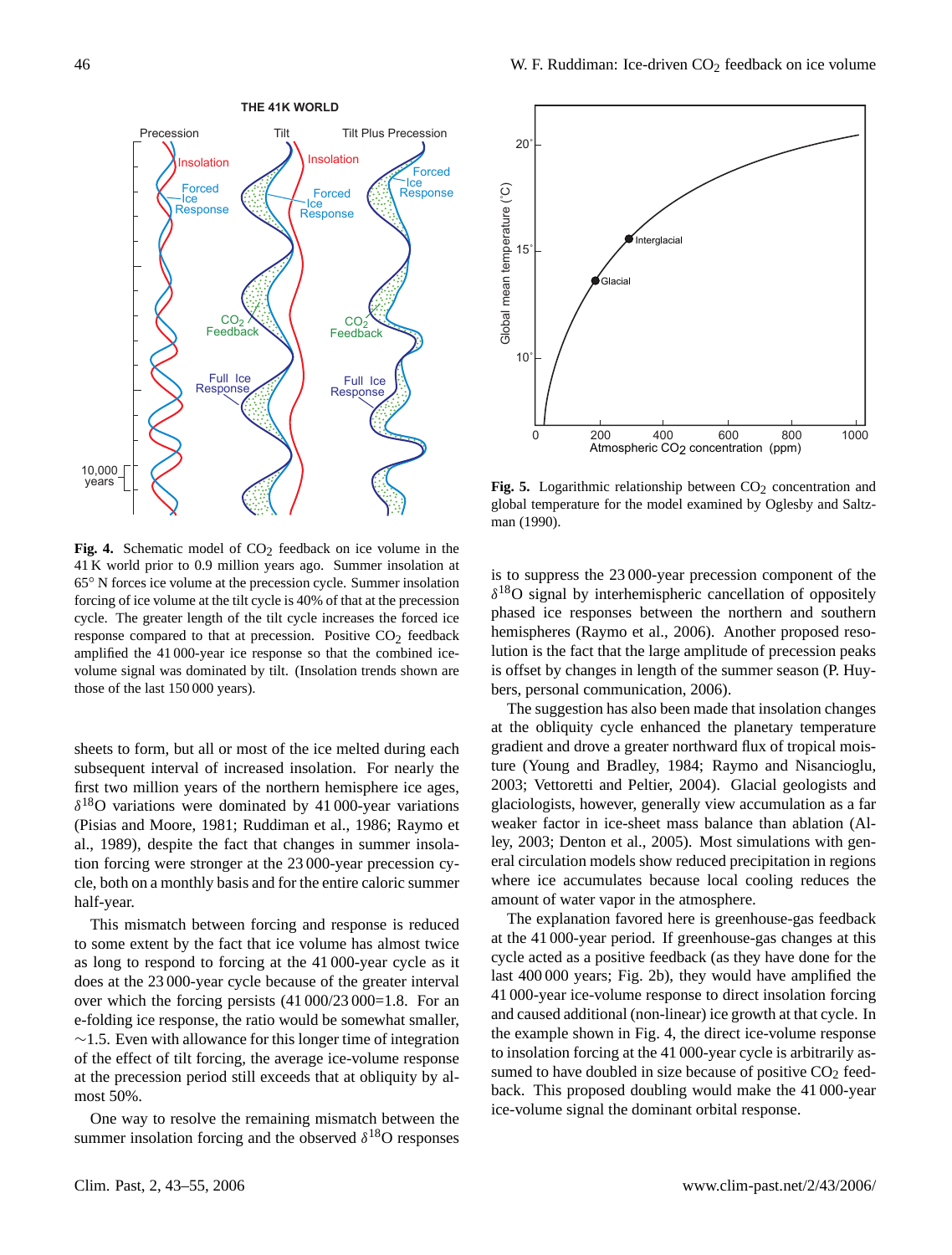

 $~\sim$ 100 000-year band. SPECMAP (Imbrie et al., 1993) inferred that Fig. 6. Phase relationship between  $CO<sub>2</sub>$  and ice volume in the  $CO<sub>2</sub>$  forces ice volume as part of a chain of responses to orbital insolation. Shackleton (2000) also inferred  $CO<sub>2</sub>$  forcing of ice volume, but with the entire process offset ∼10 000 years later in time. Ruddiman (2003) inferred that  $CO<sub>2</sub>$  is primarily a fast feedback on ice volume, based on the similar phasing of  $CO_2$  and  $\delta^{18}O$ . Phases of "ice-driven responses" (North Atlantic sea-surface temperature, dust, deep-water circulation) are indicated.

The effect of  $CO<sub>2</sub>$  on global temperature is weakly logarithmic: the change in global temperature per unit change of  $CO<sub>2</sub>$  increases with lower concentrations (Fig. 5). As a result, the positive temperature feedback on ice volume arising from changes in  $CO<sub>2</sub>$  at the 41 000-year cycle would also have been weakly logarithmic.

Although the level of dominance in the conceptual example shown in Fig. 4 does not match that in marine benthic  $\delta^{18}$ O records, the isotopic signals are overprinted by a large (and apparently in-phase) temperature response at the 41 000-year cycle (Raymo et al., 1989). That overprint exaggerates the strength of the 41 000-year signal in benthic  $\delta^{18}$ O records compared to actual changes in ice volume, and the amount of amplification is not precisely known. The schematic example shown may thus be in reasonable accord with the real behavior of ice sheets.

In this schematic model of the 41 000-year regime, the combined insolation forcing at the precession and tilt cycles accounts for about 70% of the amplitude of the orbital-band ice-volume response, while  $CO<sub>2</sub>$  feedback provides the other 30%. Even though  $CO<sub>2</sub>$  feedback is critical to explaining the unexpected prominence of the 41 000-year signal in this earlier climatic regime, forced responses still dominated icesheet behavior.



stages 5.5 and 5.4 from coral reefs and  $\delta^{18}O$  signals (Chappell **Fig. 7.** Estimated sea-level changes during marine isotopic suband Shackleton, 1986; Bard et al., 1990) compared with filtered 100 000-year ice-volume signal based on Shackleton (2000).

# **4 Relative phasing of CO**<sup>2</sup> **and ice volume in the** ∼**100 000-year eccentricity band**

## 4.1 Spectral analysis

Late Pleistocene climatic records of many kinds have been dominated by oscillations in a band centered on 100 000 years, especially during the last 400 000 years. SPECMAP (Imbrie et al., 1993) proposed that  $CO<sub>2</sub>$  changes in this band occurred as an intermediate step within a chain of responses (Fig. 6). The initial driver of the  $CO<sub>2</sub>$  signal was referred to as an (unidentified) "internal thermal forcing" or ITF. The  $CO<sub>2</sub>$  response arose within the climate system when ice sheets began to exceed a certain size threshold and produce other feedbacks. But once again the direct role proposed for  $CO<sub>2</sub>$  in the SPECMAP scheme was to force ice sheets, which in this case responded with a much longer lag of ∼12 000 years.

Shackleton (2000) later determined that the ∼100 000 year  $CO<sub>2</sub>$  signal in Vostok ice has a much later phase than Imbrie et al. (1993) had inferred from geochemical proxies, one on or very close to the phase of eccentricity. He suggested that the  $100000$ -year  $CO<sub>2</sub>$  signal arose from processes operating within the carbon system independently of the ice sheets. Shackleton further proposed that the 100 000-year marine  $\delta^{18}$ O signal in benthic foraminifera carries a very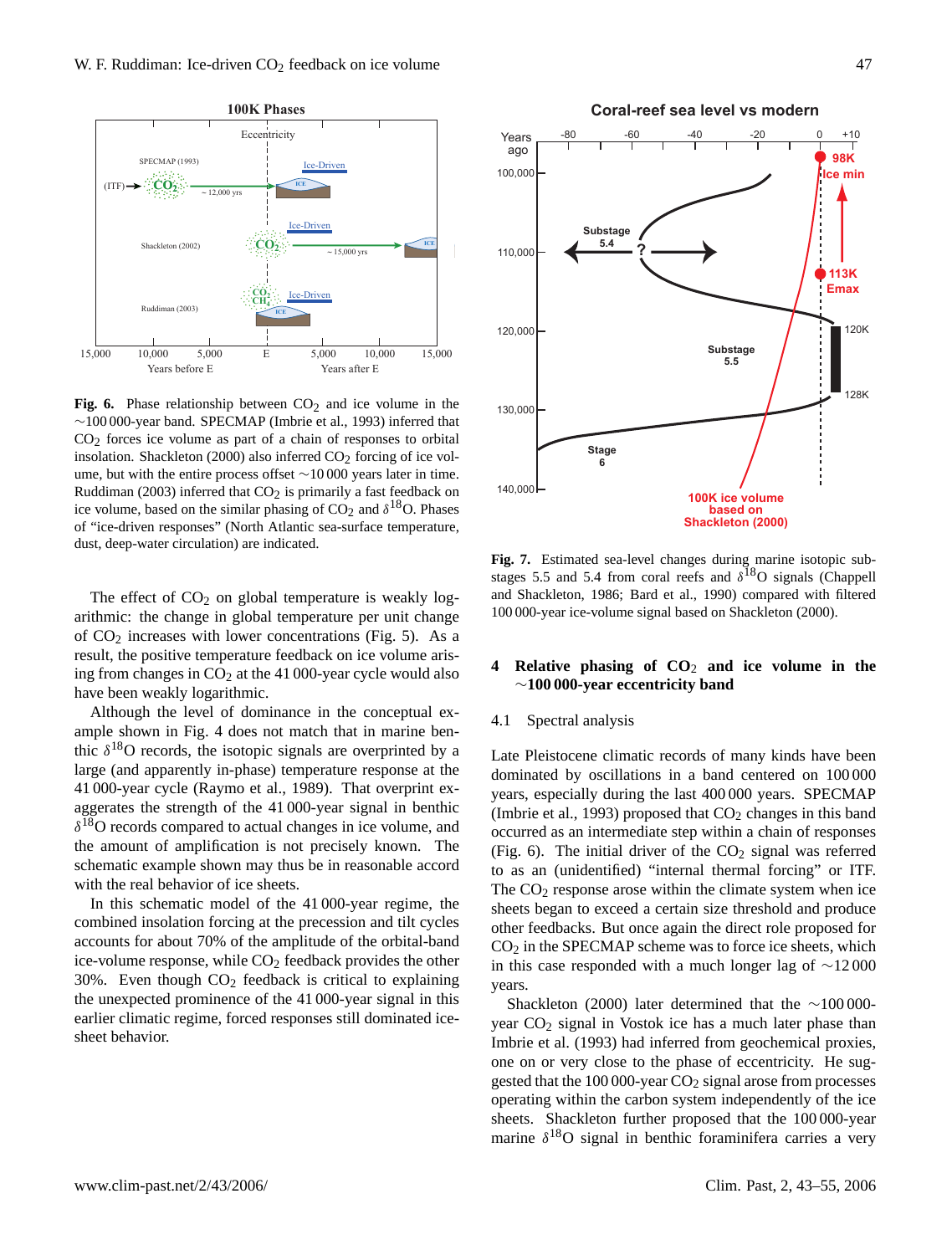large temperature overprint and that the actual 100 000-year phase of ice volume is offset some 12 000 years later than the  $\delta^{18}$ O signal. This revised interpretation maintained CO<sub>2</sub> as the immediate source of forcing of ice volume (Fig. 6), but it shifted the entire forcing-and-response relationship ∼10 000 years later in time compared to the scheme of Imbrie et al. (1993).

Ruddiman (2003) concluded that the extremely late phase inferred by Shackleton (2000) for the 100 000-year component of ice volume is not consistent with other evidence. For example, it would mean that an ice-volume minimum at the 100 000-year period should have occurred 98 000 years ago, 15 000 years after the preceding eccentricity maximum (Fig. 7). This timing implicitly requires that ice was gradually melting at the ∼100 000-year period through the entire first half of marine isotopic stage 5. But oxygen-isotopic and coral-reef evidence indicate that renewed ice growth during marine isotopic substage 5.4 culminated in an ice-sheet maximum of substantial size near 110 000 years ago (Imbrie et al., 1984; Chappell and Shackleton, 1986). This scenario is highly implausible: if large ice sheets were rapidly growing during substage 5.4 in the only known centers of northern hemisphere glaciation, how could "100 000-year" ice sheets have been slowly melting at this same time elsewhere on Earth?

A second problem with such a late ice-volume response is that it lags thousands of years behind a group of northern responses widely regarded as "ice-driven": North Atlantic sea-surface temperatures, northern hemisphere dust fluxes, and NADW flow (Ruddiman and McIntyre, 1984; Raymo et al., 1989; Imbrie et al., 1993). If these signals were driven by the ice sheets, they could not have led their "drivers" by ∼10 000 years. Based on these criticisms, Ruddiman (2003) concluded that  $\delta^{18}O$  is a good first-order proxy for ice volume during the large climatic oscillations of the late Pleistocene, in agreement with the traditional view of CLIMAP (Hays et al., 1976) and SPECMAP (Imbrie et al., 1984), and many other studies over several decades.

If  $\delta^{18}O$  is a valid proxy for ice volume, the phase lag between  $CO_2$  and ice volume ( $\delta^{18}O$ ) at the 100 000-year cycle cannot be more than a few thousand years. In the absence of significant insolation forcing at this period, eccentricity is used here a convenient reference point for comparing the phases of  $CO_2$  and  $\delta^{18}O$ . The SPECMAP group (Imbrie et al., 1984, 1989) estimated that the  $\delta^{18}O$  signal lags eccentricity by ∼3300 years, but subsequent U-series dating of coral reefs and sea level (Edwards et al, 1987; Bard et al., 1990) led to revisions of this estimate. Several studies concluded that the SPECMAP time scale is on average too young by 1500 to 2000 years (Pisias et al., 1990; Shackleton, 2000; Ruddiman, 2003). If the phase of the  $\delta^{18}$ O signal at the ∼100 000-year period is adjusted by 2000 years, its lag behind eccentricity would be only  $\sim$ 1300 years. As for the CO<sub>2</sub> signal, tuned Vostok time scales indicate that it could either be in phase with eccentricity (Shackleton, 2000) or lead it by as much as 3500 years (Ruddiman and Raymo, 2003; Ruddiman, 2003). Consequently, the overall  $CO_2$  lead versus  $\delta^{18}O$  (ice volume) in the ∼100 000-year band would be ∼1300 to ∼4800 years (Fig. 6).

#### 4.2 Cross-correlation analysis

Fourier analysis is not an optimal way to assess leads and lags between CO<sub>2</sub> and  $\delta^{18}$ O in the ∼100 000-year band. Both signals have highly asymmetric shapes that drift gradually toward "glacial" values (low  $CO_2$  and positive  $\delta^{18}O$ ) and then shift abruptly to "interglacial" conditions (high  $CO<sub>2</sub>$  and negative  $\delta^{18}O$ ) across deglacial transitions. A symmetrical sine wave with a period near 100 000 years cannot capture either the abruptness of the terminations or the fundamental saw tooth asymmetry of the major glacial/interglacial cycles near ∼100 000 years (Muller and MacDonald, 2000).

An alternative approach is to compare the relative timing of the full  $CO<sub>2</sub>$  and ice-volume signals. Using crosscorrelation analysis, Mudelsee (2001) found that the  $CO<sub>2</sub>$ signal at Vostok (Petit et al., 1999) lagged SPECMAP  $\delta^{18}$ O by 3700±2800 years between 420 000 and 200 000 years ago, but led it by 3200±4000 years since that time. Comparison with a benthic  $\delta^{18}O$  record from the Indian Ocean indicated a  $CO<sub>2</sub>$  lead of 2700 $\pm$ 1300 years over the last 420 000 years. Comparison to the  $\delta^{18}O_{air}$  record at Vostok indicated a  $CO<sub>2</sub>$  lead of 3900 $\pm$ 500 years.

This analysis shows that  $CO_2$  and  $\delta^{18}O$  are in phase to within a few thousand years, with a general tendency toward a small CO<sub>2</sub> lead. Because both the CO<sub>2</sub> and  $\delta^{18}$ O signals are dominated by power in the ∼100 000-year band, this result further confirms the conclusion that the phase separation between  $CO<sub>2</sub>$  and ice volume at that period is small.

#### 4.3 Leads and lags on terminations

Several studies have focused on the relative timing of  $CO<sub>2</sub>$ and ice-volume changes across deglacial terminations. During termination I,  $CO<sub>2</sub>$  changes lead coral-reef (sea-level) indices of ice volume by 1000 years or less (Broecker and Henderson, 1998; Alley et al., 2002). The estimated CO<sub>2</sub> lead relative to  $\delta^{18}$ O on termination II was ~3000 years (Broecker and Henderson, 1998), but sizeable uncertainties exist in both the dating of both signals and in the accuracy of the ice-volume proxies (Alley et al., 2002).

In summary, three methods of comparing the timing of changes in  $CO_2$  and  $\delta^{18}O$  (ice volume) converge on a small  $CO<sub>2</sub>$  lead in the range of 1000 to 4000 years, with uncertainties of a few thousand years.

# **5 CO**2**/ice phasing at** ∼**100 000 years: CO**<sup>2</sup> **forcing or feedback?**

Spectral analysis, cross-correlation analysis, and analysis of leads and lags on terminations all rule out the possibility that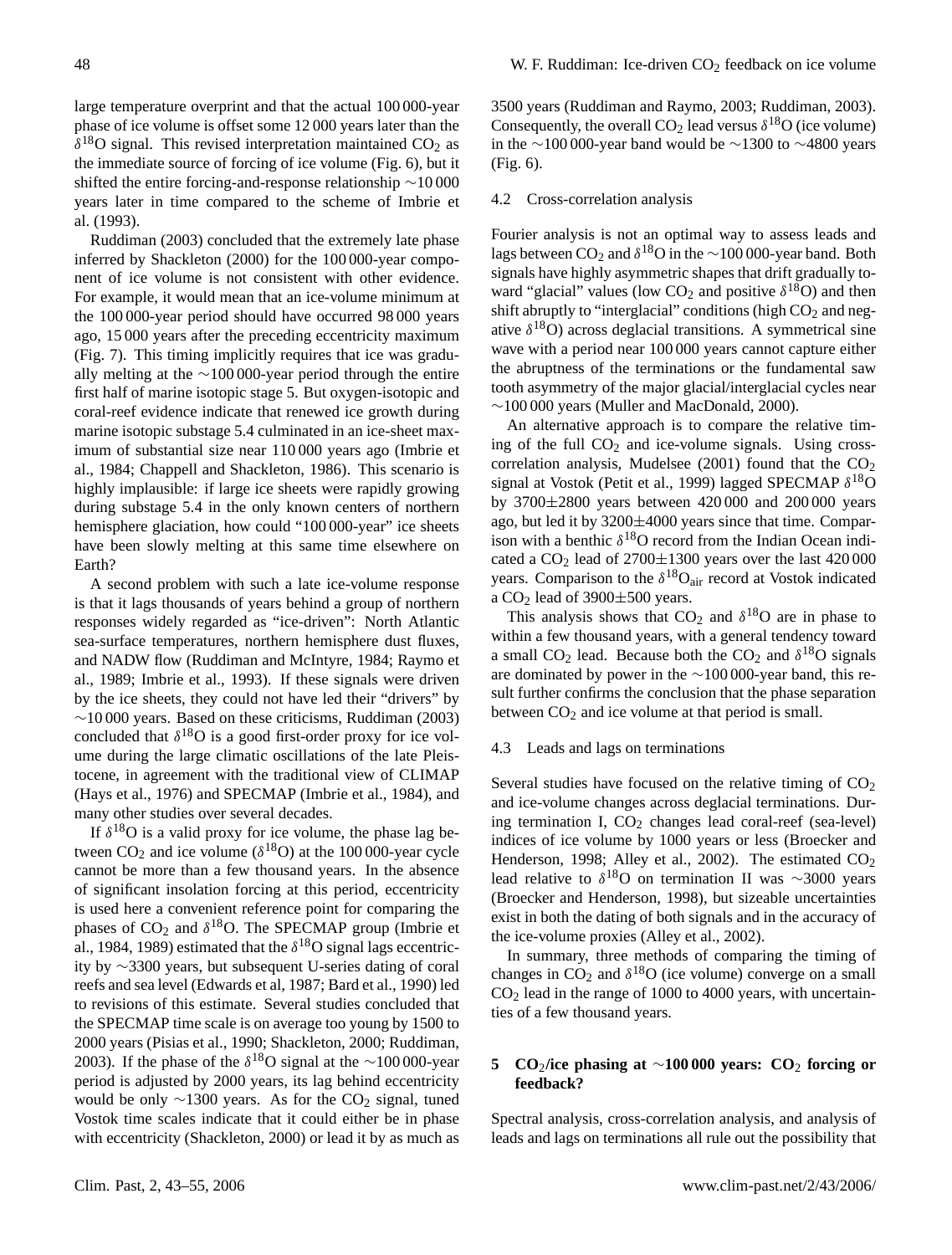$CO<sub>2</sub>$  leads ice volume by  $12000$  years at the  $100000$ -year period, as proposed by Imbrie et al. (1993) and Shackleton (2000). That conclusion also eliminates the interpretation that  $CO<sub>2</sub>$  forces ice sheets with a large time constant of ∼15 000 years at this period. The observed phasing between  $CO_2$  and  $\delta^{18}O$  leaves open two interpretations: either (1)  $CO<sub>2</sub>$  forces fast-responding ice sheets that lag by only a few thousand years, or  $(2)$  CO<sub>2</sub> is in phase with ice volume and acts as a positive feedback.

In order for  $CO<sub>2</sub>$  to lead and force ice sheets in the 100 000-year band, the ice response time would have to be very rapid. The response time of ice sheets at a given period can be calculated from the phase lag of  $\delta^{18}O$  behind  $CO<sub>2</sub>$  from the arctangent relationship of Imbrie et al. (1984):  $\Phi = \arctan 2\pi f T$ . where  $\Phi$  is the phase lag of the ice sheets (in degrees out of 360 $^{\circ}$ ) relative to the forcing, f is the frequency of the forcing in years (here,  $1/100000$ ), and T is the ice time constant in years. For a phase lag of 1000–4000 years at the 100 000-year period, the time constant required for the ice sheets would lie in the same range (1000–4100 years).

Such a small time constant does not seem unreasonable for the rapid disintegration of marine portions of ice sheets that calve icebergs to the ocean, but it is far more problematic for the bulk of the ice in continental interiors. The strongest evidence against so short an ice response is the lag of 5000 to 8000 years of marine  $\delta^{18}$ O signals behind summer insolation at the forced cycles of 23 000 and 41 000 years. These lags formed the quantitative basis for the SPECMAP marine time scale and they require ice-sheet response times of at least 5000 years (Imbrie et al., 1993), longer than the values of 1000 to 4100 years calculated above.

The other plausible interpretation is that  $CO<sub>2</sub>$  acts primarily as an ice-driven feedback that has the same phase as the ice, or very nearly so. Given the large uncertainties in most of the above estimates, this interpretation is permitted by the very small phase difference between  $CO_2$  and  $\delta^{18}O$  in the band near  $\sim$ 100 000 years.

The interpretation favored here is that the phasing of  $CO<sub>2</sub>$ and ice volume in the ∼10 000-year band is the result of both feedback and forcing processes, but that the in-phase feedback contribution is the larger of the two. This conclusion is consistent with the strong in-phase  $CO<sub>2</sub>$  feedback at the 41 000-year period and the weaker  $CO<sub>2</sub>$  forcing at the 23 000year period during the last 400 000 years (Fig. 2b).

## 5.1  $CO<sub>2</sub>$  feedback at the last glacial maximum

The evidence summarized above suggests a prominent feedback role for  $CO<sub>2</sub>$  in orbital-scale variations. Evidence that  $CO<sub>2</sub>$  may in fact be the dominant orbital-scale feedback in the climate system comes from the last glacial maximum, the only pre-modern interval examined in sufficient regional detail to allow a global-scale assessment of processes that affect climate (Hansen et al, 1984; Raynaud et al, 1988; Hoffert and Covey, 1992). Because summer and winter solar radiation values 21 000 years ago were similar to those today, insolation differences are not regarded as a major explanation of the colder glacial-maximum temperatures. Instead, these studies suggest that the primary feedbacks in operation were greenhouse gases and albedo.

The  $\sim$ 90-ppm CO<sub>2</sub> lowering at the last glacial maximum provided a radiative cooling of ∼0.67◦C, and the ∼320-ppb CH<sup>4</sup> decrease added another ∼0.14◦C, including the chemical effects of methane on stratospheric ozone (Raynaud et al, 1988). The combined radiative cooling of ∼0.81◦C would have been amplified by a factor of 2.1 by other factors (primarily water vapor) for a 2.5◦C global-mean sensitivity to  $CO<sub>2</sub>$  doubling. The resulting total greenhouse-gas cooling of 1.7◦C would then account for about 40% of the total global cooling of  $\sim$ 4.5°C ( $\pm$ 0.7°) at the last glacial maximum.

Albedo-temperature feedback accounts for most of the remaining glacial-maximum cooling (Hansen et al, 1984; Hoffert and Covey, 1992). About half of this albedo increase came from the bright surfaces of the northern hemisphere ice sheets, but a substantial part resulted from the increased extent of Southern Ocean sea ice. Because the glacial increase in Antarctic sea ice has been attributed to lower greenhousegas levels (Broccoli and Manabe, 1987), this effect should probably be added to the greenhouse-gas side of the ledger, bringing the total gas contribution to more than 50%. In addition, part of the remaining albedo increase came from a reduction in glacial vegetation cover caused by lower  $CO<sub>2</sub>$  values, further increasing the indirect greenhouse contribution (Levis and Foley, 1999). Greenhouse gases (mainly  $CO<sub>2</sub>$ ) thus appear to have been the dominant feedback that kept the world cold at the last glacial maximum. The bright highalbedo surfaces of the northern ice sheets accounted for much of the rest of the feedback.

In summary,  $CO<sub>2</sub>$  acts primarily as an in-phase feedback on ice volume, while  $CO<sub>2</sub>$  forcing of ice sheets plays a smaller role. The next two sections summarize a conceptual model of ice-volume oscillations in the 100 000-year band that builds on these conclusions.

# **6 Conceptual model of** ∼**100 000-year ice-volume oscillations**

#### 6.1 Ice growth every 41 000 years

In the schematic model of the 41 K world (Sect. 3), northern hemisphere ice sheets grew at intervals of 41 000 years, but then melted entirely during the subsequent insolation maxima. Gradually, however, temperatures were cooling during the late Pliocene and early Pleistocene, causing a slow drift to more positive marine  $\delta^{18}$ O values (Mix et al., 1995). In the late Pleistocene, variations in ice volume became larger in size and longer in wavelength. By 400 000 years ago, sawtooth-shaped  $\delta^{18}$ O oscillations centered on the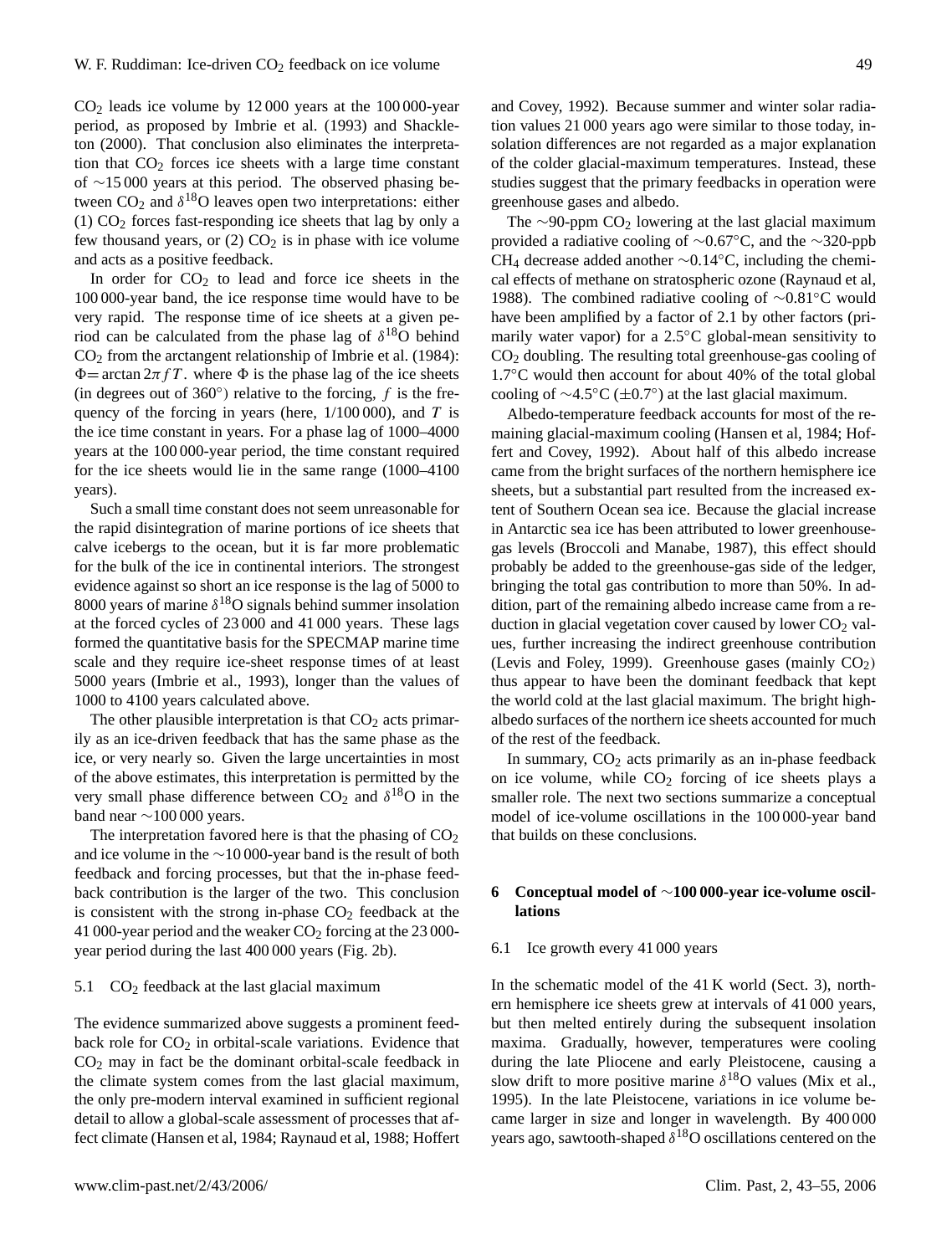### Insolation **Insolation** Forced Ice Response minimum — Insolation — maximum<br>maximum — Ice Volume — minimum Years Ago Precession Tilt Tilt Plus Precession **THE 100K WORLD**  $CO<sub>2</sub>$ <br>Feedback  $CO<sub>2</sub>$ <br>Feedback Full Ice Response Full Ice Response Forced Ice Response Forced Ice Response 0 50,000 100,000  $150,000$

**Fig. 8.** Schematic model of  $CO<sub>2</sub>$  feedback on ice volume in the  $∼100$  K world since 0.9 million years ago. As in the 41 K world, insolation forced ice volume at the precession and tilt cycles, the greater length of the tilt cycle increased the forced ice response compared to precession, and  $CO<sub>2</sub>$  feedback amplified ice growth every 41 000 years. Following ice-growth episodes, reduced ablation in a colder world allowed much of the new ice to survive weak insolation minima, and the ice-volume steps at 41 000-year intervals (green arrows) were transformed into a longer-period (∼100 K) response.

 $~\sim$ 100 000-year band had become dominant. The analysis in this section suggests that one simple change in the climatesystem response — a substantial reduction in ice ablation could account for the growth of larger ice sheets centered in the ∼100 000-year band rather than 41 000-year cycles.

The focus here is again on the most recent ∼100 000-year ice-growth oscillation (Fig. 3), because it is both the best dated and the one with the clearest evidence that  $\delta^{18}O$  increases represent ice volume. In the benthic marine  $\delta^{18}$ O stack of Lisiecki and Raymo (2005), the net  $\delta^{18}O$  shift to glacial-maximum values during this interval was achieved in three distinct steps at prominent  $\delta^{18}$ O boundaries: substage 5.5/5.4 (+1.0‰), stage 5/4 (+0.8‰), and stage 3/2 (+0.7‰). Only at these three times did the  $\delta^{18}$ O signal (and global ice volume) reach values higher than at any time earlier in this oscillation. In addition, all three  $\delta^{18}$ O transitions were times when  $CO<sub>2</sub>$  concentrations were falling to prominent minima.

All three of these transitions occurred during times of nearalignment of northern summer insolation minima at the tilt and precession cycles, and thus at times of coincident forcing of ice volume by both cycles. A critical question is whether these new increments of ice growth were related to both insolation cycles or just to one of them.

Two other precession insolation minima during this interval produced small  $\delta^{18}$ O increases (at the substage 5.3/5.2 boundary and within stage 3), but neither of these increases shifted the  $\delta^{18}$ O signal to values more positive than those reached previously. This observation suggests that the three ice-growth transitions are critically linked to processes tied to the 41 000-year cycle.

The three shifts toward more positive  $\delta^{18}$ O values are similar to those during the earlier 41 K world. In the benthic marine  $\delta^{18}$ O stack of Lisiecki and Raymo (2006), the average  $\delta^{18}$ O increase during 41 000-year cycles prior to 0.9 million years ago was 0.7‰ (the range was 0.4–1.1‰). The increases across the three  $\delta^{18}$ O transitions within the last climatic oscillation averaged 0.83‰, or ∼20% larger than the mean for the 41 K world.

The primary difference from the earlier 41 K regime is that  $\delta^{18}$ O values failed to return to their original levels after each new maximum. The 1.0‰ increase across the substage 5.5/5.4 boundary was followed by a 0.35‰  $\delta^{18}O$  decrease across the substage 5.4/5.3 transition, leaving a net isotopic shift of +0.65‰. The 0.8‰ increase across the stage 5/4 boundary was followed by a 0.3‰  $\delta^{18}$ O decrease across the stage 4/3 transition, leaving a net isotopic shift of +0.5‰ (The stage 3/2 increase of 0.6‰ was erased by termination I.).

These observations suggest a simple schematic model of how the larger ice-volume oscillations of the late Pleistocene developed (Fig. 8). Just as in the 41 K world, insolation changes at the periods of precession and tilt drove lagged icevolume responses (again assumed to be linear). And again,  $CO<sub>2</sub>$  feedback selectively amplified the ice-volume response at 41 000 years, although now by ∼20% more than the doubling assumed for the 41 K world (Fig. 4).

The major difference compared to the 41 K world is that ablation was now much lower during the insolation maxima that followed ice-growth episodes every 41 000 years. Roughly 65% of the new ice that grew on these major transitions survived and formed a new base level for further growth. These three assumptions (linear insolation forcing, CO<sup>2</sup> feedback at 41 000 years, and reduced ablation) produce a sawtooth-shaped buildup of ice over intervals that last longer than a single 41 000-year cycle (Fig. 8).

Why would ablation have decreased so markedly between the 41K world and the ∼100 K world? The explanation probably lies in the ice mass-balance relationship shown in Fig. 9. Because ice ablation is an exponential function of warmseason temperature, a relatively small polar cooling could have greatly diminished summer ablation. But since ice mass balance in winter is much less sensitive to temperature, polar cooling would have caused little change in net snow accumulation. Consequently, in a world with colder north-polar regions, larger ice sheets would have grown in a step-wise fashion primarily because of reduced ablation.

Such a trend toward reduced ablation is implicit in the longer-term history of northern ice sheets. Prior to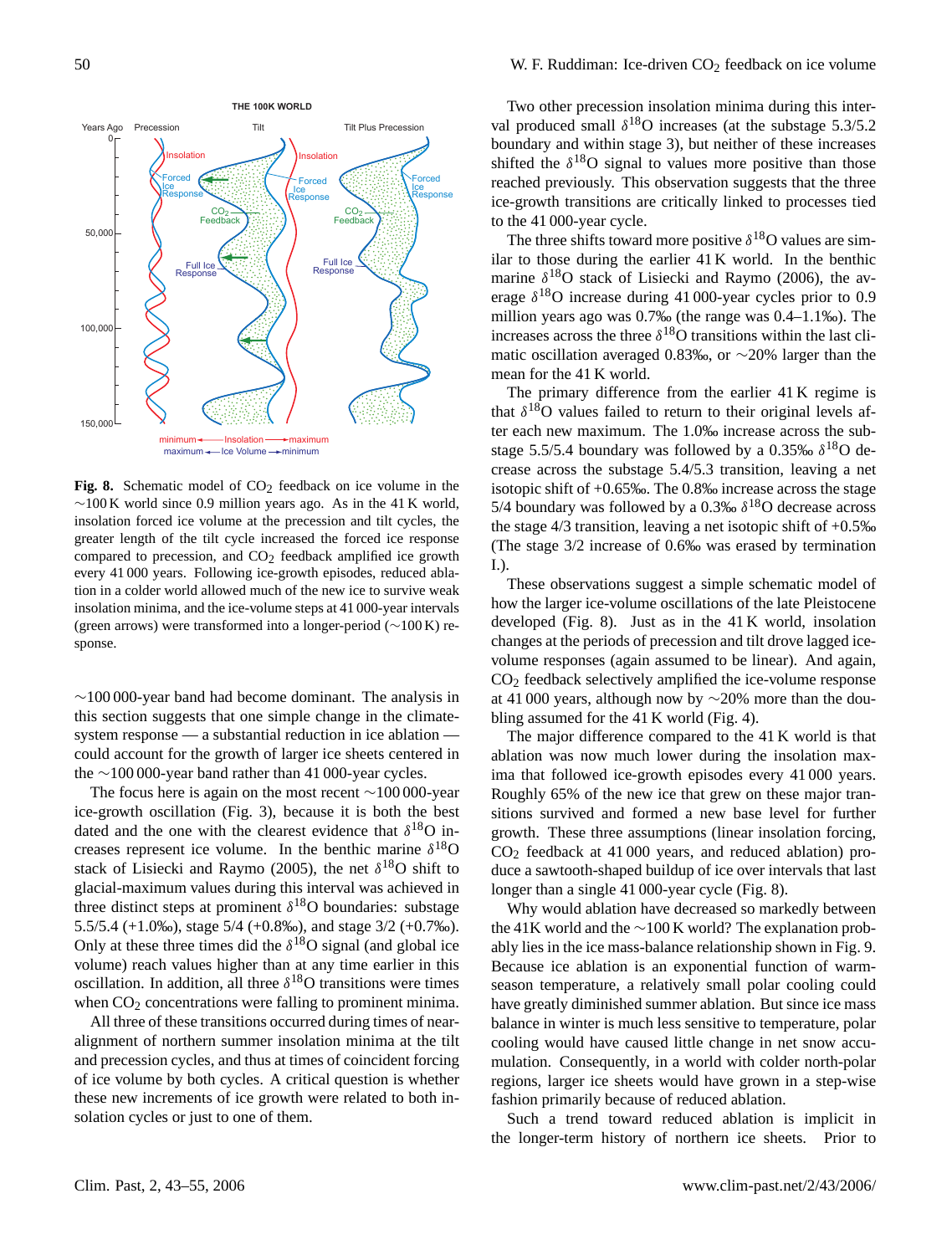2.75 million years ago, strong ablation in a warmer world kept northern ice sheets of significant size from forming even during the most favorable orbital configurations. From 2.75 to 0.9 million years ago, reduced ablation in a cooler world allowed growth of ice sheets every 41 000 years, but the next insolation maximum (whether weak or strong) melted most or all of the ice. After 0.9 million years ago, further cooling and additional reduction in ablation permitted ice sheets to survive weaker insolation maxima and persist for longer intervals. In this progression toward a colder world, the Antarctic ice sheet is the next step: ablation rates there have fallen so low that ice survives even the largest insolation maxima.

Non-linear  $CO_2$ /temperature feedback also helped to reduce rates of ablation. The growth of very large ("100 K") ice sheets presumably drove  $CO<sub>2</sub>$  concentrations lower than those that had been attained during the earlier 41 K world. The lower  $CO<sub>2</sub>$  values would have further cooled temperatures because of the logarithmic relationship shown in Fig. 5. The cooler temperatures would have further reduced ablation of very large ice sheets. Ice-albedo feedback would also have aided  $CO<sub>2</sub>$  in promoting the growth of larger ice sheets.

In this conceptual model (Fig. 8), the growth of larger ice sheets in the  $\sim$ 100 K world primarily results from CO<sub>2</sub> feedback. Insolation forcing of a linear (Milankovitch) ice response accounts for ∼25% of the net increase in ice volume between the marine isotopic substage 5.5 interglaciation and the last glacial maximum at isotopic stage 2. The other 75% of the amplitude of the ice build-up results from the transformation of  $CO<sub>2</sub>$  feedback at the 41 000-year cycle into asymmetric, saw-tooth oscillations in the ∼100 K band. Unlike the 41 K world, the ∼100 K world was dominated by feedbacks (primarily  $CO<sub>2</sub>$ , but also ice albedo).

## 6.2 Deglaciation every ∼100 000 years

A major question remains. Why did abrupt deglacial terminations occur within a band centered near 100 000 years? The discovery that the ∼100 000-year component of  $\delta^{18}O$ is phase-locked to eccentricity (Hays et al., 1976) suggested that these deglaciations might be linked in some way to modulation of precession by eccentricity at periods averaging near 100 000 years.

Raymo (1997) noted that the time span between successive terminations tends to fall on or near multiples of the 23 000 year precession period, either after four cycles (∼92 000 years) or five (∼115 000 years). She concluded that the ∼100 000-year "cycle" is actually quantum in nature, rather than periodic, and that it is paced mainly by eccentricity modulation of precession peaks in insolation, with insolation maxima at the tilt cycle playing a lesser role.

In contrast, Huybers and Wunsch (2004) concluded that terminations occur at or near multiples of the 41 000-year tilt cycle: after either two cycles (∼82 000 years) or three (∼123 000 years). One problem with invoking only tilt as



Fig. 9 **Fig. 9.** Geographic and climatic constraints on ice-sheet mass balance. **(a)** Zonal cross section of northern ice sheets. Equilibrium line separates areas of net accumulation and ablation. **(b)** Ice mass balance as a function of mean annual temperature. Long-term cooling reduces strong warm-season ablation.

the key forcing is that a large amount of ice had accumulated by isotopic stage 4, and a strong 41 000-year insolation maximum followed in stage 3, but less than half of the ice present at that time melted (∼30 m of sea-level equivalent).

Insolation forcing at the periods of both precession and tilt probably plays a role in determining the timing of terminations (Imbrie et al., 1992, 1993). The individual contributions from these two periods were closely aligned at terminations I and IV and were offset by only ∼4000 years on termination II. Tilt and precession forcing were not closely aligned during Termination III, and probably as a result, deglaciation at that time was incomplete.

But only a small fraction of the amount of ice melting at terminations can be explained by a linear ice response to insolation forcing. Most of the melting resulted from feedback processes operating within the climate system (Imbrie et al., 1993).

 $CO<sub>2</sub>$  is the primary internal feedback that maintained cold temperatures during the glacial maximum (Sect. 5), and  $CO<sub>2</sub>$  was proposed earlier in this section as the key positive feedback that causes non-linear growth of large ice sheets (Fig. 8). When favorable orbital configurations provided sufficient forcing to initiate deglacial melting, this same positive feedback was readily available to amplify ice melting. As the large glacial-maximum ice sheets began to melt, their shrinkage allowed  $CO<sub>2</sub>$  levels to rise, and the rising  $CO<sub>2</sub>$  concentrations enhanced melting of the remaining ice. In effect, the positive  $CO<sub>2</sub>$  feedback embedded in the existence of large glacial-maximum ice sheets holds much of the impetus of the non-linear destruction of the ice.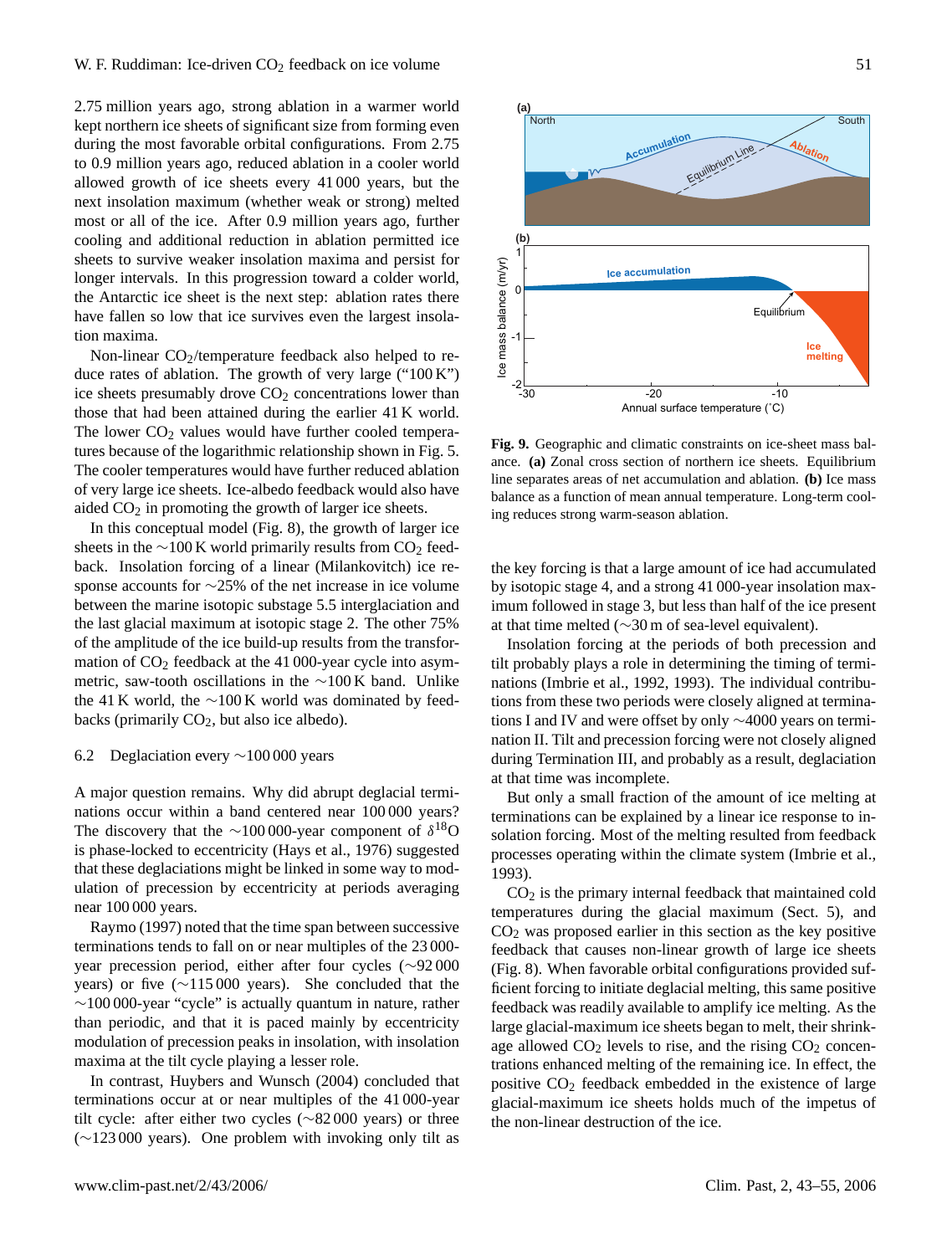$CO<sub>2</sub>$  feedback also has a direct impact on the timing of deglaciations because of its amplification of the forced ice response at 41 000 years. This amplification makes tilt a more important factor during terminations than its strength in 65◦ N insolation trends would suggest. As a result, close alignment of tilt and precession insolation forcing is critical.

 $CO<sub>2</sub>$  feedback also affects the timing of terminations in an indirect way. Accumulation of "extra" ice volume occurs every 41 000 years, but a single tilt cycle does not build enough ice to allow a major termination (see also Huybers and Wunsch, 2004). Two or three intervals of ice growth are needed for enough ice to accumulate (∼82 000 or ∼123 000 years). This ice-growth constraint, combined with the one imposed by maximum ablation at multiples of the precession cycle (Raymo, 1997), tends to limit terminations to one of two intervals: either every 82 000–92 000 years (two tilt cycles and four precession cycles) or every 115 000–123 000 years (five precession cycles and three tilt cycles).

As noted in Sect. 2, greenhouse-gas changes at the 23 000 year precession cycle also add directly to insolation forcing of ice volume. At this cycle, both  $CO<sub>2</sub>$  and  $CH<sub>4</sub>$  have the same "early" phase as summer insolation and thus force ice volume (Fig. 2b). Because of the modulation of precession by eccentricity, this forcing should be strongest during interglacial isotopic substages, beginning with large peaks on terminations. Coincident  $CO<sub>2</sub>$  and  $CH<sub>4</sub>$  maxima that occurred late in the last four deglaciations approximately coincident with insolation maxima at the precession cycle provided additional forcing to melt ice.

Amplification of the tilt cycle by  $CO<sub>2</sub>$  feedback may help to resolve two other shortcomings in the Milankovitch insolation theory. One problem is that the 65◦ N insolation maxima that drove ice melting on isotopic substages 5.3 and 5.1 were larger than the one on Termination I (Fig. 8), yet they failed to melt the small amount of stage 5.4 and stage 5.2 ice, whereas the weaker insolation maximum 11 000 years ago melted all of the stage 2 glacial-maximum ice. This inconsistency in the Milankovitch hypothesis may be explained by amplification of the forced response at  $41\,000$  years by  $CO<sub>2</sub>$ feedback. In the latter part of stage 5, tilt was out of alignment with the two precession-cycle insolation maxima and thus made no feedback-amplified contribution to ice melting. In contrast, the insolation maximum at the tilt cycle late in termination 1 was in almost perfect alignment with the insolation maximum at precession, and the  $CO<sub>2</sub>$ -amplified contribution at the 41 000-year period added to the precession forcing.

The most perplexing enigma for the Milankovitch theory is Termination V, a large deglaciation that occurred during a time when 65◦ N insolation forcing was weak and when the tilt and precession trends were totally out of alignment. Greenhouse-gas feedback may help to explain this anomalous response in two ways. First, because an unusually large volume of ice had accumulated in isotopic stage 12, an unusually large amount of "stored" feedback (from CO<sub>2</sub> and ice-albedo) was available to amplify any impetus toward ice melting. These feedbacks would have played a relatively larger role during termination V than on other terminations.

Second, termination V took ∼20 000 years (Imbrie et al., 1984; Lisiecki and Raymo, 2006), while terminations I through IV only lasted ∼10 000 years. This longer duration requires slow but steady forcing that extended from the weak insolation maximum at the precession cycle 425 000 years ago to the second weak insolation maximum at the precession cycle 408 000 years ago. The key question is why ice melting persisted through a weak 65◦ N insolation minimum 416 000 years ago.

Although that insolation minimum was produced by the precession cycle, the tilt cycle reached a maximum at the same time. If  $CO<sub>2</sub>$  feedback amplified the effect of insolation forcing at the tilt cycle, it could have offset this weak precession minimum, bridged the gap, and produced continuous melting across the entire termination.

#### **7 How did ice sheets control CO**2**?**

What mechanisms were responsible for ice-sheet control of atmospheric  $CO<sub>2</sub>$  concentrations? Obviously, the linkage would have to have occurred through processes with the same behavior in time as ice volume and  $CO<sub>2</sub>$ : prominent variations at the 41 000-year cycle prior to 0.9 million years ago, large variations at both 41 000 years and ∼100 000 years since that time, and phases near those of both ice volume and  $CO<sub>2</sub>$ . Processes with these time characteristics could link  $CO<sub>2</sub>$  and ice volume during both ice growth and decay.

One possible link is a fast polar-alkalinity response (Broecker and Peng, 1989). Changes in atmospheric circulation driven by northern ice sheets affect deep-water circulation in the Atlantic (Boyle and Keigwin, 1985; Raymo et al., 1989). Variations in the depth of penetration of northernsource deep waters alter the relative areas of Atlantic sea floor bathed by corrosive southern-source waters and less corrosive northern-source waters, with resulting effects on CaCO<sup>3</sup> dissolution on the Atlantic sea floor. With rapid southward flow in the deep Atlantic, these changes alter the mixed-layer chemistry (alkalinity) of the Southern Ocean a few hundred years later when deep Atlantic waters later reaches the surface, and thereby affect atmospheric CO<sub>2</sub>. During the northern hemisphere ice-age cycles, the  $\delta^{13}$ C proxy for 'NADW' flow (Raymo et al., 1997) varied mainly at 41 000 years until 0.9 million years ago and subsequently within the ∼100 000-year band. Both variations were phased with  $\delta^{18}O$  (ice volume).

One way of potentially altering atmospheric  $CO<sub>2</sub>$  is tied to glacial strengthening of the Asian winter monsoon and resulting effects on the relatively carbon-rich surface waters of the North Pacific. Fertilization of Pacific surface waters by monsoon-generated dust could cause increased production and sinking of planktic algae, with greater sequestration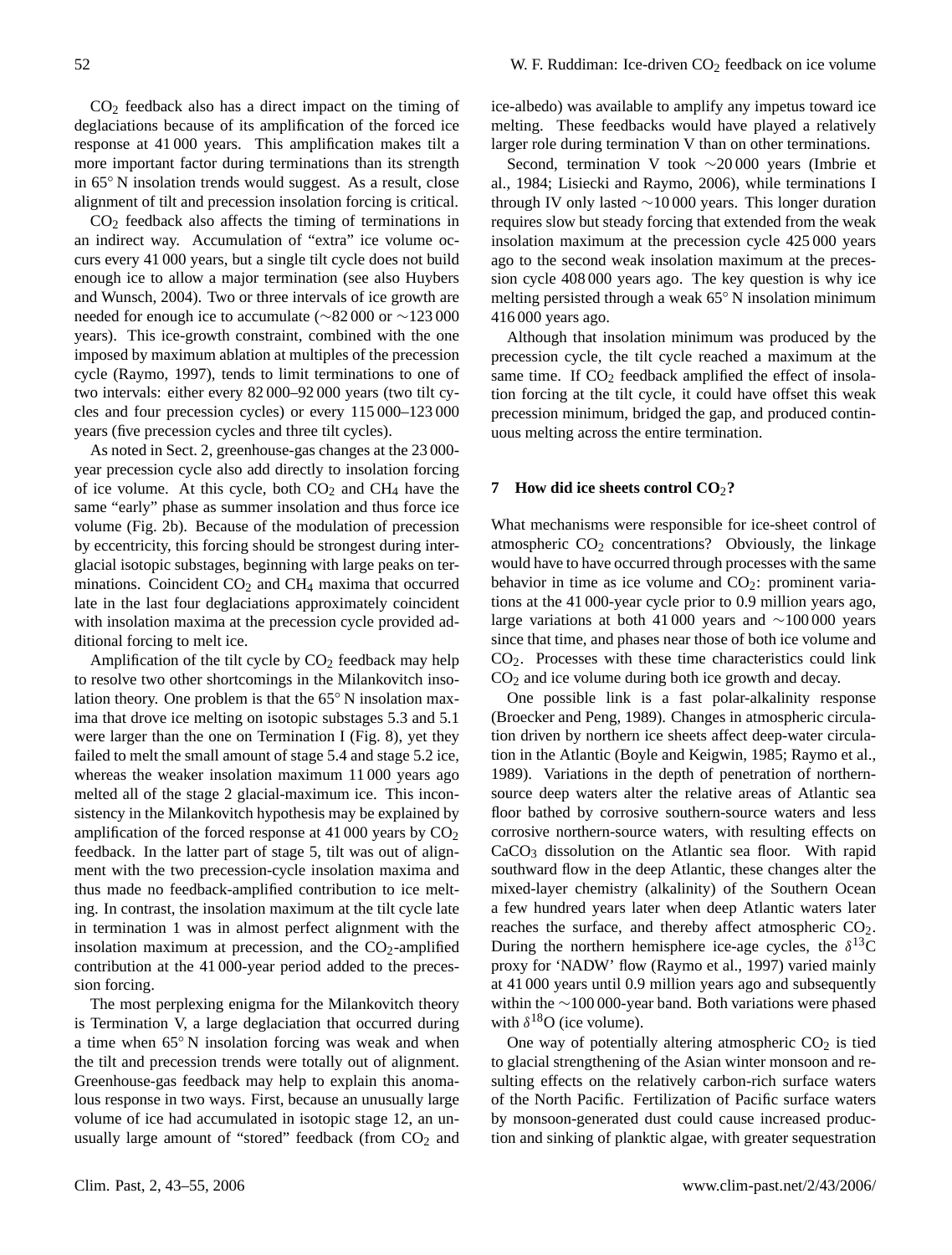of carbon out of contact with the atmosphere (Martin, 1990). Asian loesses accumulated at a cycle near 41 000 years before 0.9 Myr ago and within the ∼100 000-year band since that time (Kukla et al., 1990). Glacial maxima also produced increased Eurasian dust fluxes to the western North Pacific (Hovan et al., 1989) and to Greenland ice (Mayewski et al., 1996). The Eurasian dust fluxes were in phase with, or lagged slightly behind, changes in  $\delta^{18}O$ /ice volume.

Another mechanism is increased stratification of surface waters or increases in sea-ice cover that might have limited the release of  $CO<sub>2</sub>$  to the atmosphere (Francois et al., 1997; Sigman and Boyle, 2000; Stephens and Keeling, 2000). In the western subpolar North Pacific, frigid winter monsoon winds from Asia caused glacial-maximum increases in both sea ice and surface-water stratification (Morley and Hays, 1983; Jaccard et al., 2005) that could have reduced  $CO<sub>2</sub>$  fluxes to the atmosphere. These changes occurred at a 41 000-year tempo prior to 0.9 million years, and later within the ∼100 000 year band (Morley and Dworetsky, 1991).

Glacial increases in southern hemisphere dust fluxes (Ridgwell and Watson, 2002), in Southern Ocean sea-ice cover (Stephens and Keeling, 2000), and in surface-water stratification (Francois et al., 1997; Sigman and Boyle, 2000) also have considerable potential to alter atmospheric  $CO<sub>2</sub>$ levels, but plausible links to northern ice sheets have proven elusive. One way to project changes from north to south is via the greenhouse-gas changes themselves. "First-stage" variations in  $CO<sub>2</sub>$  tied directly to the northern ice sheets via proximal northern responses could cause "second-stage" changes in distal southern hemisphere dust fluxes and Southern ocean sea ice or surface stratification that could further amplify the  $CO<sub>2</sub>$  response.

Very large uncertainties persist as to how large a  $CO<sub>2</sub>$  response each of these processes might explain (Sigman and Boyle, 2000), and processes not included here may also have provided ice-driven  $CO<sub>2</sub>$  feedback. Whatever the mechanism or mechanisms that operated, the evidence in this paper requires that the  $CO<sub>2</sub>$  feedback links must have occurred at the 41 000-year cycle and within the ∼100 000-year band, but not at the 23 000-year cycle.

#### **8 Summary**

In the hypothesis presented here, intervals of ice-sheet growth during the last 2.7 million years share two characteristics: (1) insolation forcing of linear ("Milankovitch") icevolume responses at the tilt and precession cycles; and (2) amplification of the forced 41 000-year ice response by  $CO<sub>2</sub>$ feedback. The growth of 41 000-year ice sheets prior to 0.9 million years ago can be explained by  $CO<sub>2</sub>$ -feedback amplification of the forced ice response to changes in tilt. After 0.9 million years ago, similar episodes of  $CO<sub>2</sub>$ -amplified ice growth continued at 41 000-year intervals, but polar cooling suppressed ice ablation during subsequent intervals. The net result was a series of step-like transitions toward greater ice volume that produced the asymmetric sawtooth-shaped ice oscillations of the ∼100 K world. The same positive  $CO<sub>2</sub>$ feedback that caused non-linear growth of ice sheets in this new regime was then available to enhance the amplitude of ice melting during times when insolation forcing became favorable. Although precession dominated insolation cycles at 65◦ N and constrained the pacing of terminations to the  $\sim$ 100 000-year band, amplification of ice-growth at 41 000year cycles by  $CO<sub>2</sub>$  feedback was also important in the timing of deglaciations.

The  $CO<sub>2</sub>$  feedback hypothesis can explain why the northern and southern hemispheres responded nearly in phase on terminations (Broecker and Denton, 1989). Near the ice sheets, changes in ice-sheet size set the climatic tempo. Far from the ice sheets, most climatic responses were strongly affected by an atmospheric  $CO<sub>2</sub>$  signal that was largely controlled by (and in phase with) the northern ice sheets. As a result, most global climatic signals were ice-driven and nearly synchronous. An exception is the tropics, where summer insolation forcing produced very strong monsoon responses that were largely independent of northern ice (Kutzbach, 1981).

Edited by: A. Paul

## **References**

- Alley, R. B.: Comment on 'When Earth's freezer door is left ajar', EOS, 84, 315, 2003.
- Alley, R. B., Brook, E. J., and Anandakrishnan, S.: A northern lead in the orbital band: north-south phasing of ice-age events, Quaternary Sci. Rev., 21, 431–441, 2002.
- Bard, E., Hamelin, B., and Fairbanks, R. G.: U-Th ages obtained by mass spectrometry in corals from Barbados; sea level during the past 130,000 years, Nature, 346, 456–458, 1990.
- Bender, M. L.: Orbital tuning chronology for the Vostok climate record supported by trapped gas comparison, Earth Plan. Sci. Lett., 204, 275–289, 2002.
- Blunier, T., Chappellaz, J., Schwander, J., Stauffer, J., and Raynaud, D.: Variations in atmospheric methane concentrations during the Holocene epoch, Nature, 374, 46–49, 1995.
- Boyle, E. A. and Keigwin, L. D.:. Comparison of Atlantic and Pacific paleochemical records for the last 215 000 years: changes in deep-ocean circulation and chemical inventories, Earth Plan. Sci. Lett., 76, 135–150, 1985.
- Broccoli, A. J. and Manabe, S.: The influence of continental ice, atmospheric  $CO<sub>2</sub>$ , and land albedo on the climate of the last glacial maximum, Climate Dyn., 1, 87–99, 1987.
- Broecker, W. S. and Denton, G. H.: The role of ocean-atmosphere reorganizations in glacial cycles, Geochimica Cosmochimica Acta, 53, 2465–2501, 1989.
- Broecker, W. S. and Henderson, G. M.: The sequence of events surrounding termination II and their implications for the cause of the glacial-interglacial  $CO<sub>2</sub>$  changes, Paleoceanography, 13, 352–364, 1998.
- Broecker, W. S. and Peng, T.-H.: The cause of the glacial to interglacial atmospheric CO<sub>2</sub> change: a polar alkalinity hypothesis,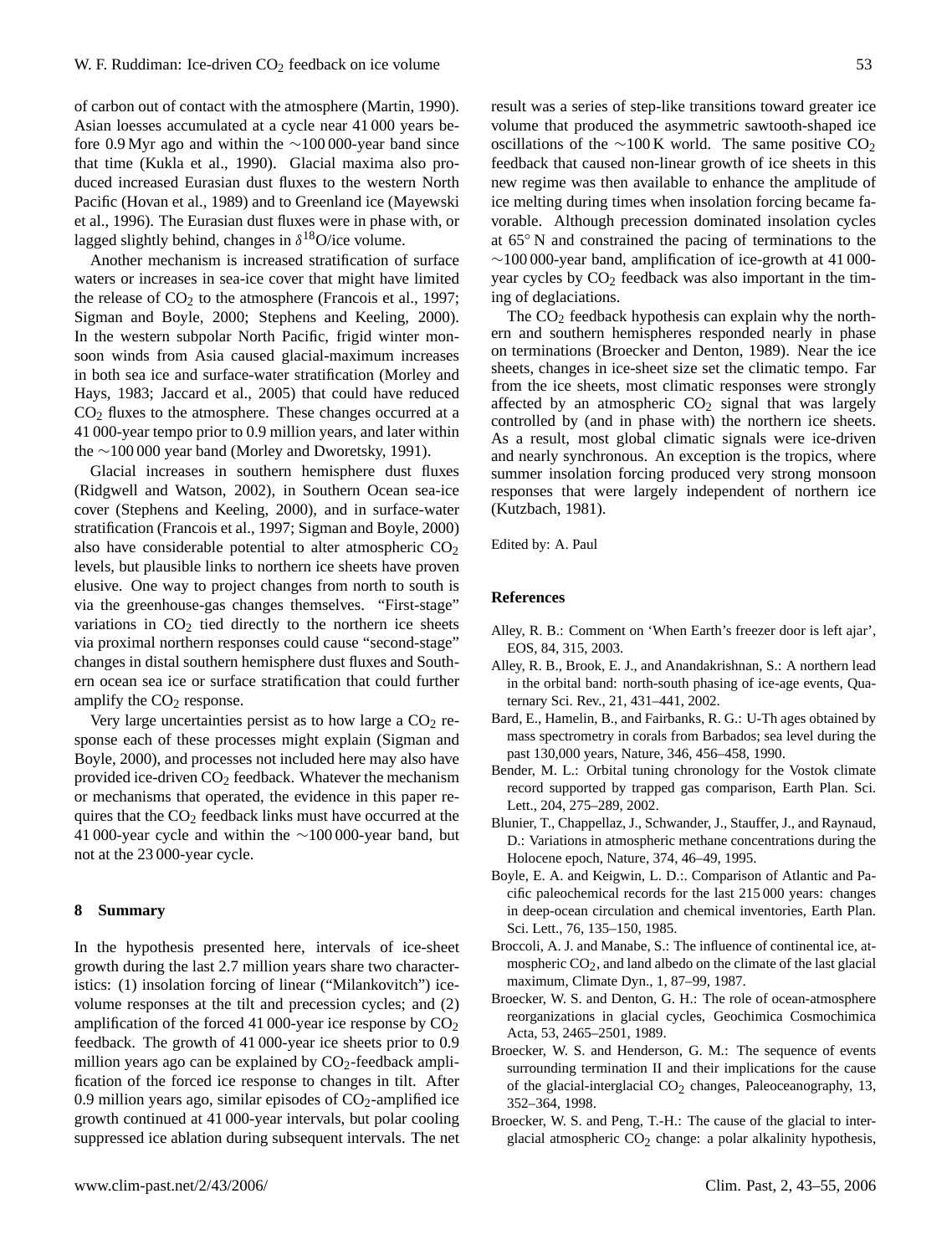Global Biogeochem. Cycles. 3, 215–239, 1989..

- Chappell, J. and Shackleton, N. J.: Oxygen isotopes and sea level, Nature, 324, 137–140, 1986.
- Clark, P. U., Alley, R. A., and Pollard, D.: Northern hemisphere icesheet influences on global climate change, Science, 286, 1104– 1111, 1999.
- Denton, G. H., Alley, R. B., Comer, G. C., and Broecker, W. S.: The role of seasonality in abrupt climate change, Quaternary Sci. Rev., 24, 1159–1182, 2005.
- Edwards, R. L., Chen, J. H., Ku, T.-L., and Wasserburg, G. J.: Precise timing of the last interglacial period from massspectrometric determination of Thorium-230 in corals, Science, 236, 1547–1553, 1987.
- Fairbanks, R. G. and Mathews, R. K.: The marine oxygen isotope record in Pleistocene coral, Barbados, West Indies, Quaternary Res., 10, 181–196, 1978.
- Francois, R., Altabet, M. A., Yu, E.-F., et al.: Contribution of Southern Ocean surface-water stratification to low atmospheric  $CO<sub>2</sub>$ concentrations during the last glacial period, Nature, 389, 929– 935, 1997.
- Genthon, C, Barnola, J. M., Raynaud, D., et al.: Vostok ice core: climatic response to  $CO<sub>2</sub>$  and orbital forcing changes over the last climatic cycle, Nature, 329, 414–418, 1987.
- Hansen, J. E., Lacis, A., Rind, D., et al.: Climate Sensitivity: analysis of feedback mechanisms, in: Climate Processes and Sensitivity, edited by: Hansen, J. E. and Takahashi, T., Geophys. Monogr. (AGU, Washington), 29, 130–163, 1984..
- Hays, J. D., Imbrie, J., Shackleton, N. J.: Variations in the earth's orbit: pacemaker of the ice ages, Science, 194, 1121–1132, 1976.
- Hoffert, M. I. and Covey, C.: Deriving global climate sensitivity from paleoclimate reconstructions, Nature, 360, 573–576, 1992.
- Hovan, S. A., Rea, D. K., Pisias, N. G., and Shackleton, N. J.: A direct link between the China loess and marine  $\delta^{18}O$  records: Aeolian flux to the North Pacific, Nature, 340, 296–298, 1989.
- Huybers, P. and Wunsch, C.: Obliquity pacing of the late Pleistocene glacial terminations, Nature, 434, 491–494, 2004.
- Imbrie, J., Hays, J.D., Martinson, D. G., et al.: The orbital theory of Pleistocene climate: support from a revised chronology of the marine  $\delta^{18}O$  record, in: Milankovitch and Climate, edited by: Berger, A. L., Hays, J., Kukla, G., and Salzman, B., D. Reidel Publishing Company, Part 1, 269–305, 1984.
- Imbrie, J., McIntyre, A., and Mix, A.: Oceanic response to orbital forcing in the late Quaternary: Observational and experimental strategies, in: Climate and Geo-Sciences, edited by: Berger, A. L., Schneider, S. H., and Duplessy, J. C., Kluwer Academic Publ., 121–164, 1989.
- Imbrie J., Berger, A., Boyle, E. A., et al.: On the structure and origin of major glaciation cycles. 1. Linear responses to Milankovitch forcing, Paleoceanography, 7, 701–738, 1992.
- Imbrie J., Berger, A., Boyle, E. A., et al.: On the structure and origin of major glaciation cycles. 2. The 100 000-year cycle, Paleoceanography, 8, 699–735, 1993.
- Jaccard, S. L., Haug, G. H., Sigman, D. M., et al.: Glacial/interglacial changes in subarctic North Pacific stratification, Nature, 308, 1003–1006, 2005.
- Kukla, G., An, Z. S., Melice, J. L., Gavin, J., and Xiao, J. L.: Magnetic Susceptibility Record of Chinese loess, Transactions Royal Society Edinburgh Earth Science, 81, 263–288, 1990.

Kutzbach, J. E. Monsoon climate of the early Holocene: Climate

experiment with Earth's orbital parameters for 9000 years ago, Science, 214, 59–61, 1981.

- Levis, S. and Foley, J. A.:  $CO<sub>2</sub>$ , climate and vegetation feedbacks at the last glacial maximum, J. Geophys. Res., 104, 31 191–31 198, 1999.
- Lisiecki, L. E. and Raymo, M. E.: A Plio-Pleistocene stack of 57 globally distributed benthic  $\delta^{18}$ O records, Paleoceanography, 20, PA1003, doi:10.1029/2004PA001071, 2005.
- Martin, J. H.: Glacial-interglacial  $CO<sub>2</sub>$  changes: the iron hypothesis, Paleoceanography, 5, 1–13, 1990.
- Mayewski, P. A., Meeker, L. D., Whitlow, S., et al.: Major features and forcing of high latitude northern hemisphere atmospheric circulation using a 110,000 year long glaciochemistry series, J. Geophys. Res., 102, 26 345–26 366, 1996.
- Milankovitch, M.: Kanon der Erdbestrahlung und seine Anwendung auf das Eiszeiten-problem, Royal Serbian Academy Special Publication 133, Belgrade, 1941.
- Mix, A. C., Pisias, N. G., Rugh, W., Wilson, J., Morey, A., and Hagelberg, T. K.: Benthic foraminifer stable isotope record from Site 849 (0–5 Ma): Local and global climate changes, Proceedings Ocean Drilling Program, 138, 371–412, 1995.
- Morley, J. J. and Dworetsky, B. A.: Evolving Pliocene-Pleistocene climate: A North Pacific perspective, Quaternary Sci. Rev., 10, 225–237, 1991.
- Morely, J. J. and Hays, J. D.: Oceanographic conditions associated with high abundances of the radiolarian *Cycladophora davisiana*, Earth Planet. Sci. Lett., 66, 63–72, 1983.
- Mudelsee, M.: The phase relations among atmospheric  $CO<sub>2</sub>$  content, temperature, and global ice volume over the past 420 ka, Quaternary Sci. Rev., 20, 583–590, 2001.
- Muller, R. A. and MacDonald, G. J.: Ice ages and astronomical causes, Springer-Verlag, Berlin, 2000.
- Oglesby, R. J. and Saltzman, B.: Sensitivity of the equilibrium surface temperature of a GCM to changes in atmospheric carbon dioxide, Geophys. Res. Lett., 17, 1089–1092, 1990.
- Petit, J. R., Jouzel, J., Raynaud, D., et al.: Climate and atmospheric history of the last 420,000 years from the Vostok ice core, Antarctica, Nature, 399, 429–436, 1999.
- Pisias, N. G. and Moore, T. C.: The evolution of Pleistocene climate: a time series approach, Earth Planet. Sci. Lett., 52, 450– 458, 1981.
- Pisias, N. G. and Shackleton, N. J.: Modeling the global climate response to orbital forcing and atmospheric carbon dioxide changes, Nature, 310, 757–759, 1986.
- Pisias, N. G., Mix, A. C., and Zahn, R.: Nonlinear response in the global climate system: evidence from benthic oxygen isotopic record in core RC13-110, Paleoceanography, 5, 147–160, 1990.
- Prell, W. L. and Kutzbach, J. E.: Sensitivity of the Indian monsoon to forcing parameters and implications for its evolution, Nature, 360, 647–652, 1992.
- Raymo, M. E.: The timing of major climate terminations, Paleoceanography, 12, 577–585, 1997.
- Raymo, M. E., Lisiecki, L., and Niscangioglu, K.: Plio-Pleistocene ice volume, Antarctic climate, and the global δ18O record, Science, doi:10.1126/science.1123296, in press, 2006.
- Raymo, M. E. and Nisancioglu, K.: The 41 kyr world: Milankovitch's other unsolved mystery, Paleoceanography, 18, 11, doi:10.1029/2002PA000791, 2003.
- Raymo, M. E., Ruddiman, W. F., Backman,. J., Clement, B. M.,